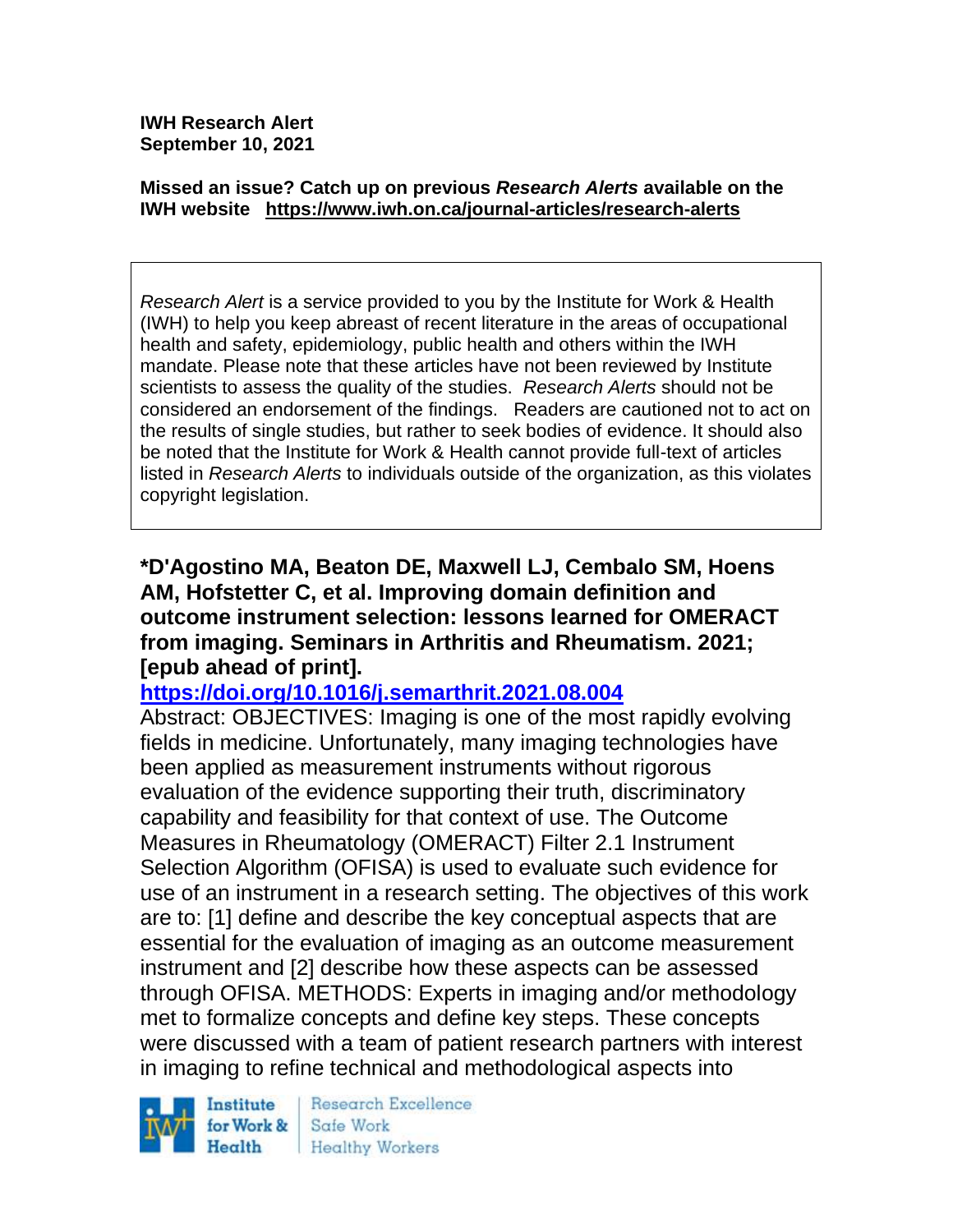comprehensible information. A workshop was held at OMERACT2020 and feedback was incorporated into existing OMERACT process for domain and instrument selection. RESULTS: Three key lessons were identified: (1) a clear definition of the domain we want to measure is a necessary prerequisite to the selection of a good instrument, (2) the sources of variability that can directly influence the instrument should be clearly identified, (3) incorporating these first two lessons into OFISA improves the quality of every instrument selection process. CONCLUSIONS: The incorporation of these lessons in the updated OMERACT Filter (now 2.2) will improve the quality of the selection process for all types of outcome measurement instruments

### **\*Mustard C, Nadalin V, Carnide N, Tompa E, and Smith P. Cohort profile: the Ontario Life After Workplace Injury Study (OLAWIS). BMJ Open. 2021; 11(9):e048143.**

**<https://doi.org/10.1136/bmjopen-2020-048143> [open access]** Abstract: PURPOSE: The substantial economic burden of workrelated injury and illness, borne by workers, employers and social security programmes, is primarily attributed to the durations of work disability among workers whose recovery requires a period of absence from work, with the majority of costs arising from the minority of workers with the longest duration absences. The objective of the Ontario Life After Workplace Injury Study is to describe the long-term health and labour market outcomes of workers disabled by work injury or illness after they are no longer receiving benefits or services from the work disability insurance authority.

PARTICIPANTS: Workers disabled by a work-related injury or illness were recruited from a sample frame of disability benefit claimants with oversampling of claimants with longer benefit durations.

Characteristics of workers, their employers and claimant benefits were obtained from baseline administrative data. Interviews completed at 18 months post injury (T1) and to be completed at 36 months (T2) measure return-to-work and work status; income; physical and mental health; case manager and healthcare provider interactions and employer accommodations supporting return-to-work and sociodemographic characteristics. Of eligible claimants, 40% (1132) participated in the T1 interview, with 96% consenting to participate in the T2 interview. FINDINGS TO DATE: Preliminary

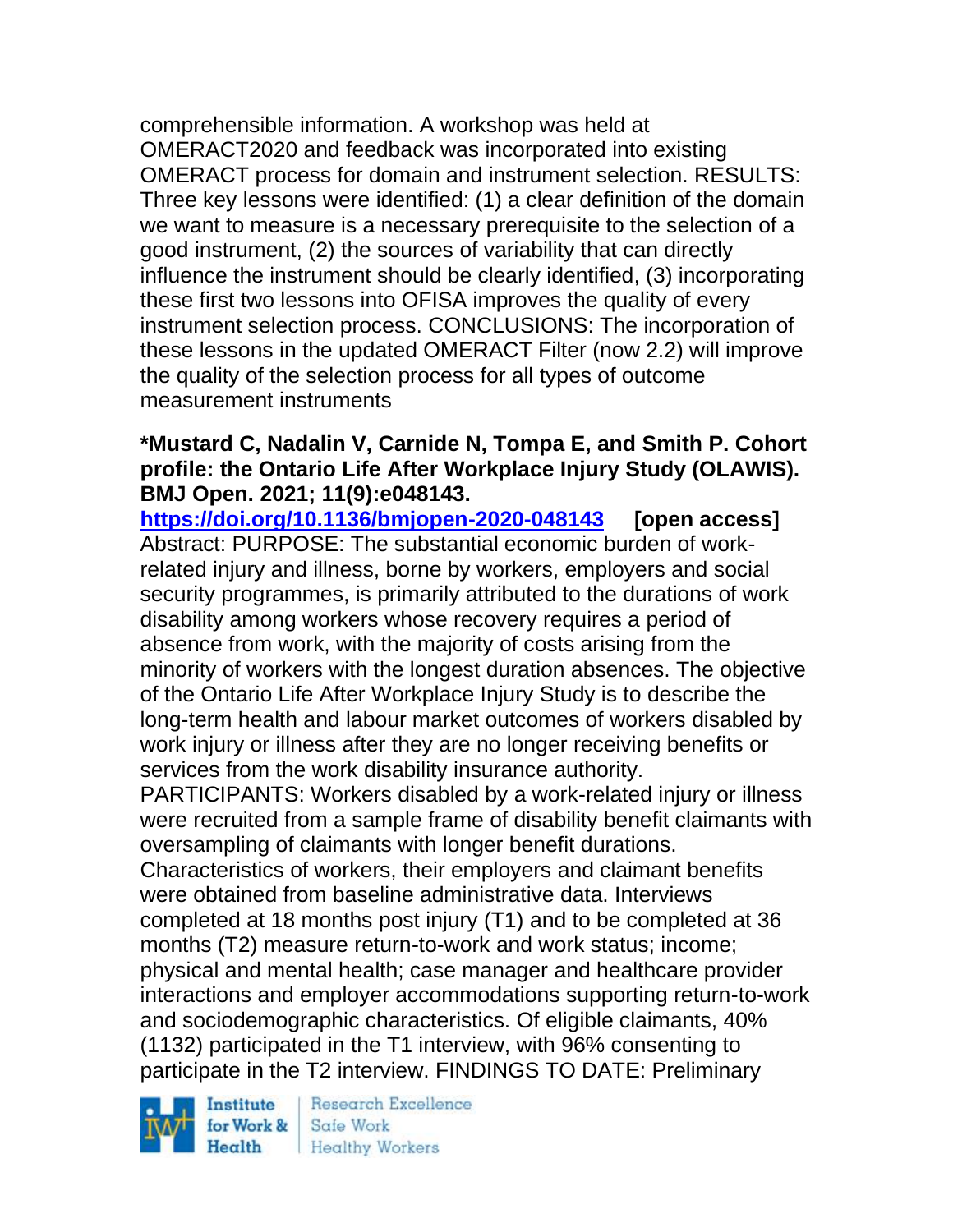descriptive analyses of T1 data have been completed. The median age was 50 years and 56% were male. At 18 months following injury, 61% were employed by their at-injury employer, 16% had changed employment and 23% were not working. Past-year prescription opioid use was prevalent (34%), as was past-year cannabis use (31%). Longer duration claimants had poorer function, recovery and health and more adverse labour market outcomes. FUTURE PLANS: Multivariate analyses to identify modifiable predictors of adverse health and labour market outcomes and a follow-up survey of 96% of participants consenting to follow-up at 36 months are planned

**\*Nolet PS, Yu H, Cote P, Meyer AL, Kristman VL, Sutton D, et al. Reliability and validity of manual palpation for the assessment of patients with low back pain: a systematic and critical review. Chiropractic & Manual Therapies. 2021; 29(1):33. <https://doi.org/10.1186/s12998-021-00384-3> [open access]** Abstract: BACKGROUND: Static or motion manual palpation of the low back is commonly used to assess pain location and reproduction in low back pain (LBP) patients. The purpose of this study is to review the reliability and validity of manual palpation used for the assessment of LBP in adults. METHOD: We systematically searched five databases from 2000 to 2019. We critically appraised internal validity of studies using QAREL and QUADAS-2 instruments. We stratified results using best-evidence synthesis. Validity studies were classified according to Sackett and Haynes. RESULTS: We identified 2023 eligible articles, of which 14 were low risk of bias. Evidence suggests that reliability of soft tissue structures palpation is inconsistent, and reliability of bony structures and joint mobility palpation is poor. We found preliminary evidence that gluteal muscle palpation for tenderness may be valid in differentiating LBP patients with and without radiculopathy. CONCLUSION: Reliability of manual palpation tests in the assessment of LBP patients varies greatly. This is problematic because these tests are commonly used by manual therapists and clinicians. Little is known about the validity of these tests; therefore, their clinical utility is uncertain. High quality validity studies are needed to inform the clinical use of manual palpation tests

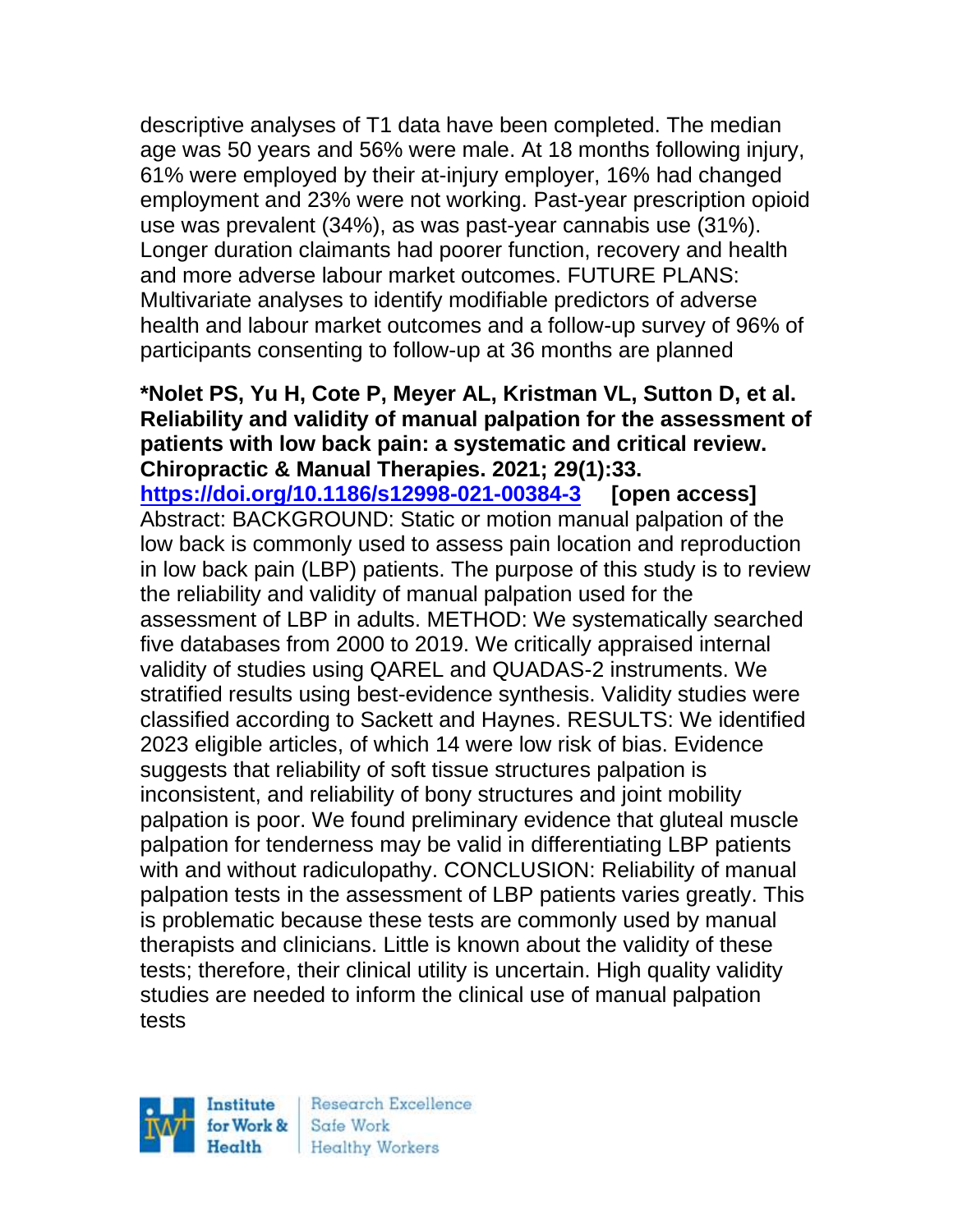# **Bertke SJ, Keil A, and Daniels RD. Lung cancer mortality and styrene exposure in the reinforced plastics boatbuilding industry: evaluation of healthy worker survivor bias. American Journal of Epidemiology. 2021; 190(9):1784-1792.**

#### **<https://doi.org/10.1093/aje/kwab108>**

Abstract: The evidence of styrene as a human lung carcinogen has been inconclusive. Occupational cohorts within the reinforced plastics industry are an ideal population to study this association due to relatively high levels of exposure to styrene and lack of concomitant exposures to other known carcinogens. However, healthy worker survivor bias (HWSB), where healthier workers stay employed longer and thus have higher exposure potential, is a likely source of confounding bias for exposure-response associations, in part due to styrene's acute effects. We studied a cohort of 5163 boatbuilders exposed to styrene in Washington state employed between 1959 and 1978; prior regression analyses demonstrated little evidence for an exposure-response between styrene exposure and lung cancer mortality. Based on estimates of necessary components of HWSB, we found evidence for a potentially large HWSB. Using g-estimation of a structural nested model to account for HWSB we estimated that one year of exposure >30 ppm accelerates time to lung cancer death by 2.3 years (95% Confidence intervals=1.53, 2.94). Our results suggest possibly strong HWSB in our small cohort and indicate that large, influential studies of styrene exposed workers may suffer similar biases, warranting a re-assessment of the evidence of longterm health effects of styrene exposure

# **Burton C, Coles B, Adisesh A, Smith S, Toomey E, Chan XHS, et al. Performance and impact of disposable and reusable respirators for healthcare workers during pandemic respiratory disease: a rapid evidence review. Occupational and Environmental Medicine. 2021; 78(9):679-690.**

**<https://doi.org/10.1136/oemed-2020-107058>** 

Abstract: OBJECTIVES: To synthesise evidence concerning the range of filtering respirators suitable for patient care and guide the selection and use of different respirator types. DESIGN: Comparative analysis of international standards for respirators and rapid review of their performance and impact in healthcare. DATA SOURCES: Websites of international standards organisations, Medline and

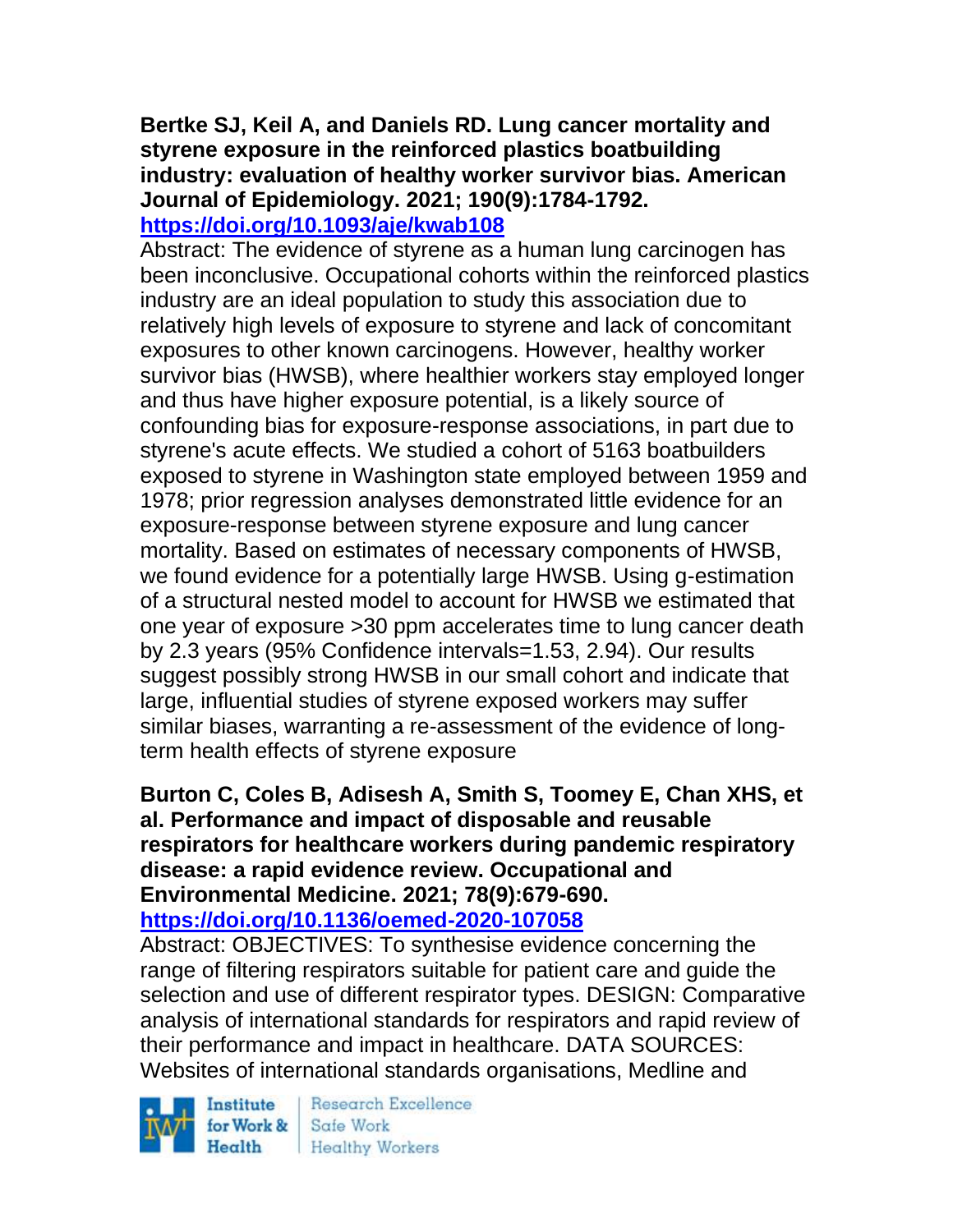Embase, hand-searching of references and citations. STUDY SELECTION: Studies of healthcare workers (including students) using disposable or reusable respirators with a range of designs. We examined respirator performance, clinician adherence and performance, comfort and impact, and perceptions of use. RESULTS: We included standards from eight authorities across Europe, North and South America, Asia and Australasia and 39 research studies. There were four main findings. First, international standards for respirators apply across workplace settings and are broadly comparable across jurisdictions. Second, effective and safe respirator use depends on proper fitting and fit testing. Third, all respirator types carry a burden to the user of discomfort and interference with communication which may limit their safe use over long periods; studies suggest that they have little impact on specific clinical skills in the short term but there is limited evidence on the impact of prolonged wearing. Finally, some clinical activities, particularly chest compressions, reduce the performance of filtering facepiece respirators. CONCLUSION: A wide range of respirator types and models is available for use in patient care during respiratory pandemics. Careful consideration of performance and impact of respirators is needed to maximise protection of healthcare workers and minimise disruption to care

#### **Dollard MF and Bailey T. Building psychosocial safety climate in turbulent times: the case of COVID-19. Journal of Applied Psychology. 2021; 106(7):951-964. <https://doi.org/10.1037/apl0000939>**

# Abstract: Our theoretically driven cluster-randomized cohort control

study sought to understand how psychosocial safety climate (PSC)-a climate to protect worker psychological health-could be built in different organizational change scenarios. We drew on event system theory to characterize change (planned vs. shock) as an event (observable, bounded in time and space, nonroutine) to understand how events connect and impact organizational behavior and features (e.g., job design, PSC). Event 1 was an 8-month planned intervention involving training middle managers to enact PSC in work units and reduce job stressors. Event 2 was the shock COVID-19 pandemic which occurred midintervention (at 4 months). Three waves (T1, 0 months; T2, 4 months; T3, 8 months) of data were collected from

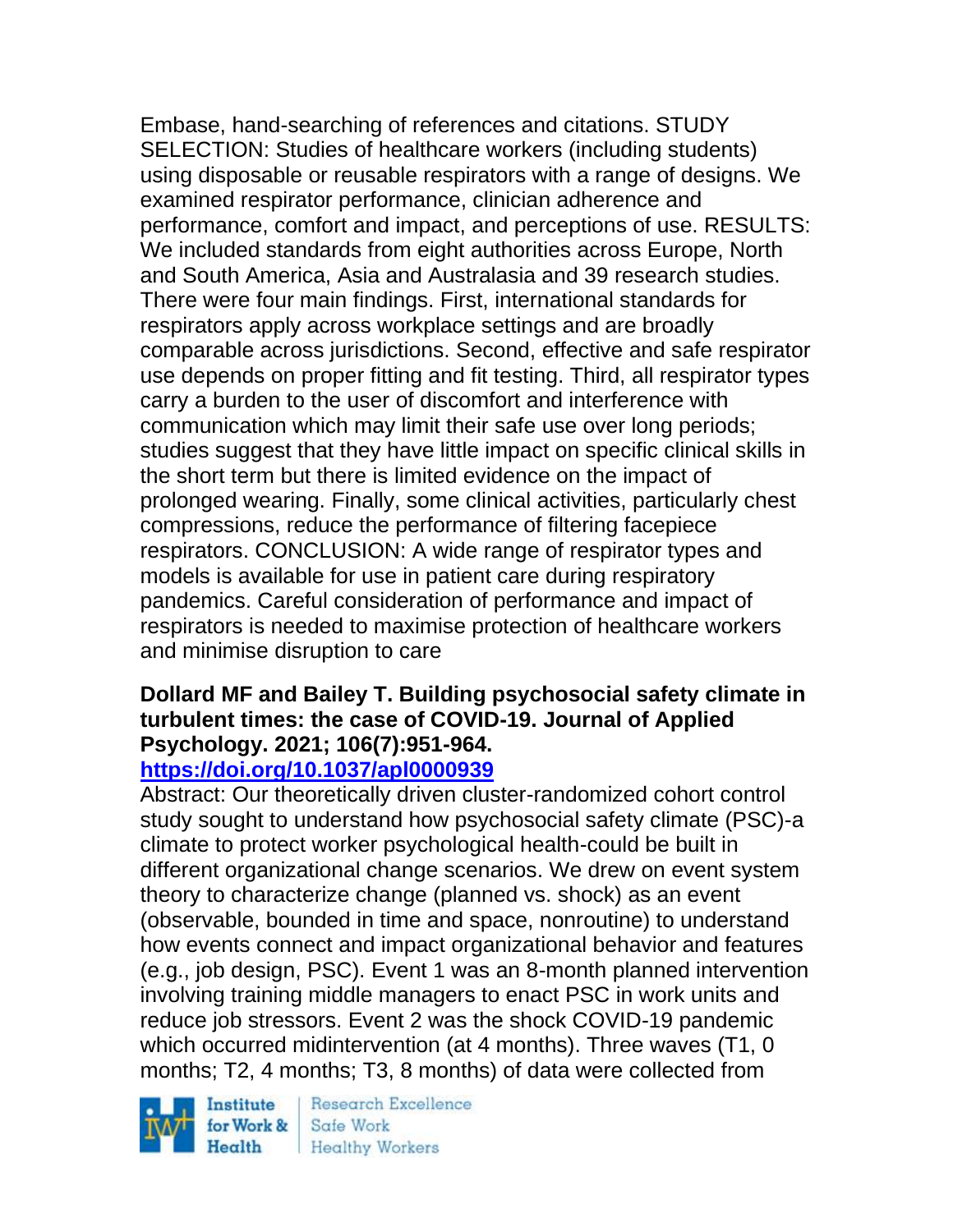experimental (295T1, 224T2, 119T3) and control (236T1, 138T2, 83T3) employees across 22 work groups. Multilevel analysis showed in Event 1 (T1T2) a significant Group  $\times$  Time effect where PSC (particularly management priority) significantly increased in the experimental versus control group. Under Event 2 (T2T3), PSC was maintained at higher levels in the experimental versus control group but both groups reported significantly increased PSC communication and commitment. Results suggest that middle management training increases PSC within 4 months. Event 2, COVID-19 was shocking and its novelty, disruption, criticality, and timing in Australian industrial history enabled a strong top management response, positively affecting the control group. PSC may be sustained and built in times of shock with top management will, the application of PSC principles, and a top-level pro-psychological health agenda. (PsycInfo Database Record (c) 2021 APA, all rights reserved).

### **Einarsdottir M and Rafnsdottir GL. The prevalence, seriousness, and causes of teenage work accidents: a gender difference? Work. 2021; 69(4):1209-1216.**

# **<https://doi.org/10.3233/WOR-213542>**

Abstract: BACKGROUND: Teenage workers are prone to a higher injury risk than adult workers, and adult men are prone to a higher risk of work injuries than adult women. OBJECTIVES: This study aims to examine whether gender differences exist in teenage work accidents, the level of the accidents, their causes, and the types of the injuries. METHODS: A survey was sent to a sample of 2,800 13- 19-year-olds, randomly selected from Registers Iceland. The response rate was 48.6%. A chi-square test, CI 95%, was applied to measure gender differences. RESULTS: In total, 16.3%of the respondents had at least one work accident, and 1.2%, an accident that lead to more than one week's absence from work. No gender differences were observed in the level of the accidents, but appeared in the types of injuries and their causes. Cuts were the most common injuries of the boys, but burns of the girls. Bone fractures were the most serious injuries of the boys, but sprains of the girls. CONCLUSION: Work accidents among teenagers are a particular threat to public health. Therefore, all stakeholders need to work together to prevent teenage work accidents in the future; and to keep in mind the gender diversity of the group

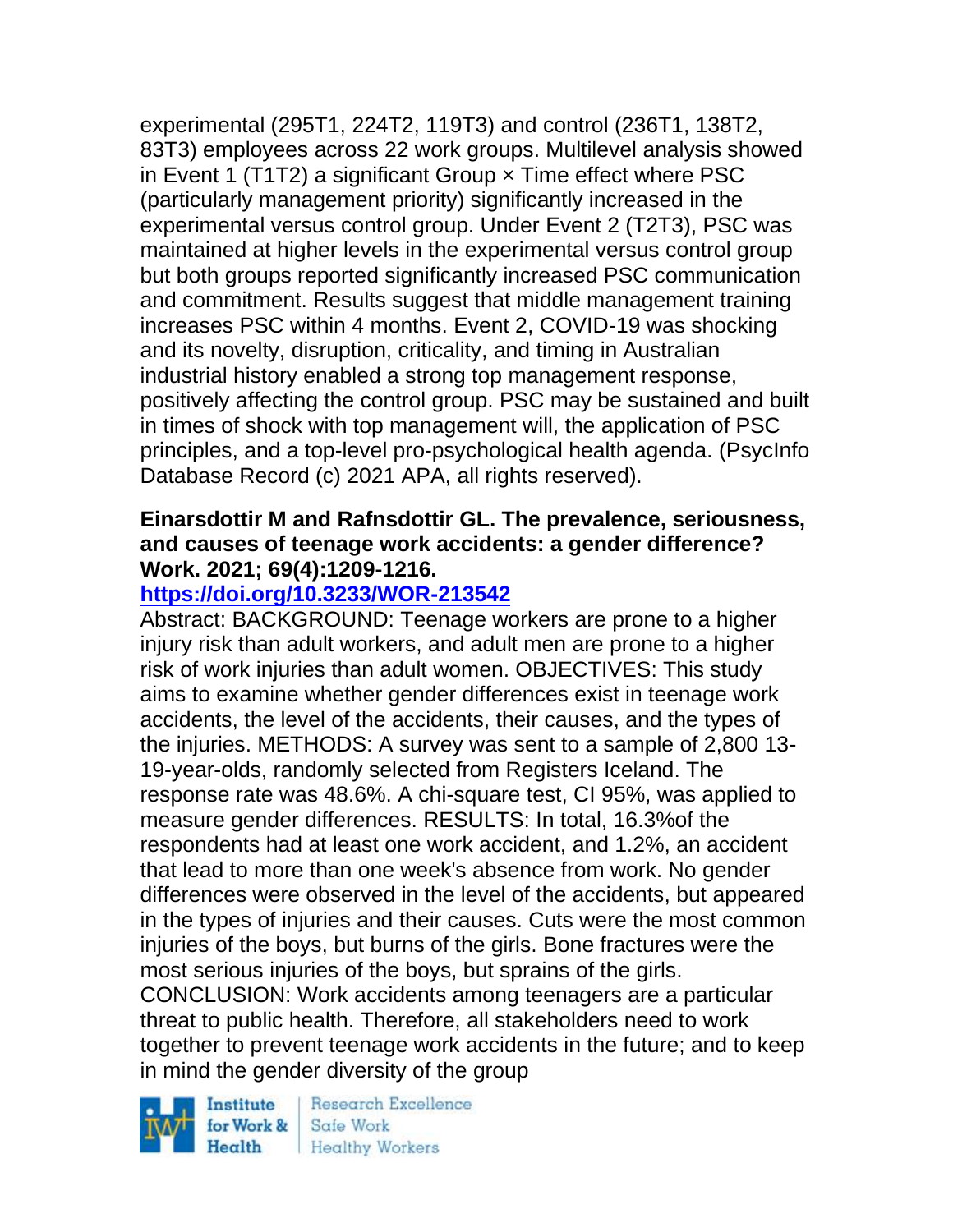#### **Insarauto V. Women's vulnerability to the economic crisis through the lens of part-time work in Spain. Work, Employment and Society. 2021; 35(4):621-639.**

**<https://doi.org/10.1177/09500170211001271> [open access]** Abstract: This article studies women's vulnerability to the economic crisis of 2008 through the lens of part-time work in Spain. It posits that part-time work made the female employment position more fragile by acting as a transmission mechanism of traditional gender norms that establish women as secondary workers. This argument is tested through an analysis of Labour Force Survey data from 2007 to 2014 that examines the influence of the employment situation of the household on women's part-time employment patterns. The results expose the limited take-up of part-time work but also persistent patterns of involuntariness and underemployment corresponding to negative household employment situations, highlighting the constraining role of gender norms borne by the relative position of part-time work in the configuration of employment structures. The article concludes that, during the crisis, part-time work participated in the re-establishment of women as a family dependent and flexible labour supply, increasing their vulnerability.

#### **James CL, Tynan RJ, Bezzina AT, Rahman MM, and Kelly BJ. Alcohol consumption in the Australian mining industry: the role of workplace, social, and individual factors. Workplace Health & Safety. 2021; 69(9):423-434.**

# **<https://doi.org/10.1177/21650799211005768>**

Abstract: BACKGROUND: Coal miners have been reported to have higher rates of risky/harmful alcohol misuse; however, it is not known if metalliferous mining employees whose working conditions differ in workplace practices, also have increased rates of risky/harmful alcohol misuse. This study aimed to examine alcohol consumption in a sample of Australian metalliferous mining workers and to examine the demographic and workplace factors associated with risky/harmful alcohol use. METHODS: All employees from a convenience sample of four Australian mine sites were invited to complete a paper-based cross-sectional survey between June 2015 and May 2017. The survey contained questions relating to social networks, health behaviors, psychological distress, demographic characteristics, and risky/harmful drinking. Current alcohol use was measured by the

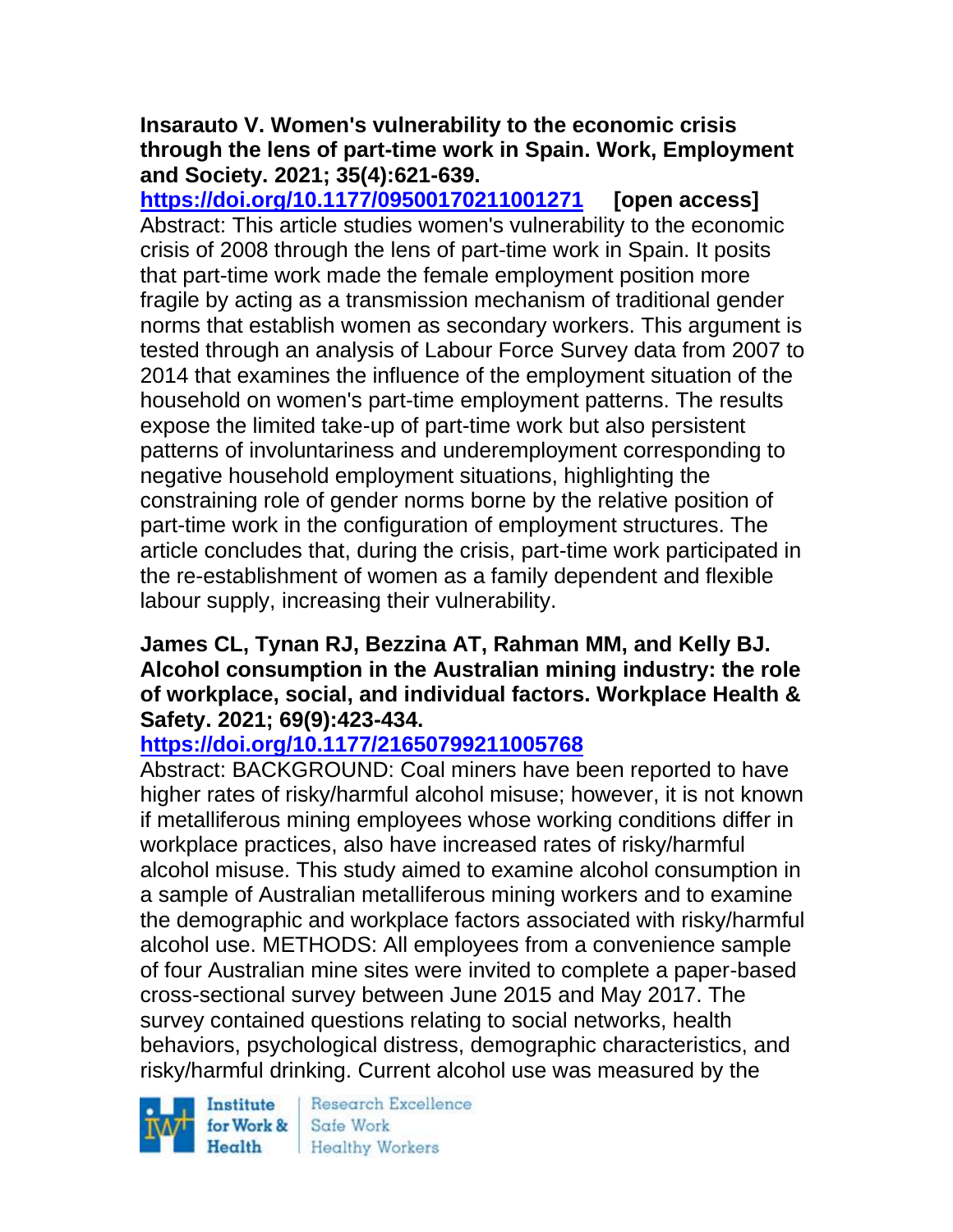Alcohol Use Disorders Identification Test (AUDIT), a validated measure of risky and/or harmful drinking. Factors associated with risky/harmful drinking were investigated using univariate and multivariable logistic regression. FINDINGS: A total of 1,799 participants completed the survey (average site response rate 95%). Overall, 94.8% of males and 92.1% of females reported using alcohol in the preceding 12 months. The odds of risky/harmful alcohol use were significantly higher in those who were male, younger, and reported higher psychological distress.

CONCLUSIONS/APPLICATION TO PRACTICE: This study identified that metalliferous mining employees engage in at-risk levels of alcohol consumption significantly higher than the national average despite workplace policies and practices that restrict alcohol use. Personal and workplace risk factors that may help target specific employee groups and inform the development of tailored, integrated multicomponent intervention strategies for the industry were identified

#### **Kayaalp A, Page KJ, and Rospenda KM. Caregiver burden, workfamily conflict, family-work conflict, and mental health of caregivers: a mediational longitudinal study. Work Stress. 2021; 35(3):217-240.**

# **<https://doi.org/10.1080/02678373.2020.1832609>**

Abstract: Caregivers are responsible for the care of another, such as a young adult, disabled child, elderly parent, or sick spouse. Individuals who have caregiving responsibilities must blend the oftencontradictory behavioral expectations from the different roles in which they reside. Building on the theoretical foundations of Conservation of Resources theory, this study tests a mediational model explicating the process through which caregiver burden impacts mental health through work-family conflict among a community sample of 1,007 unpaid caregivers in the greater Chicago area who responded to a mail survey at three time points. Structural equation modeling analyses indicate strain-based conflict as being a consistent mediator between caregiver burden and mental health at baseline and two years later. These findings can inform practice and policy for workers with caregiving responsibilities

# **Li W, Yu K, Jia N, Xu X, Yuan Y, Peng R, et al. Past shift work and incident coronary heart disease in retired workers: a**

Institute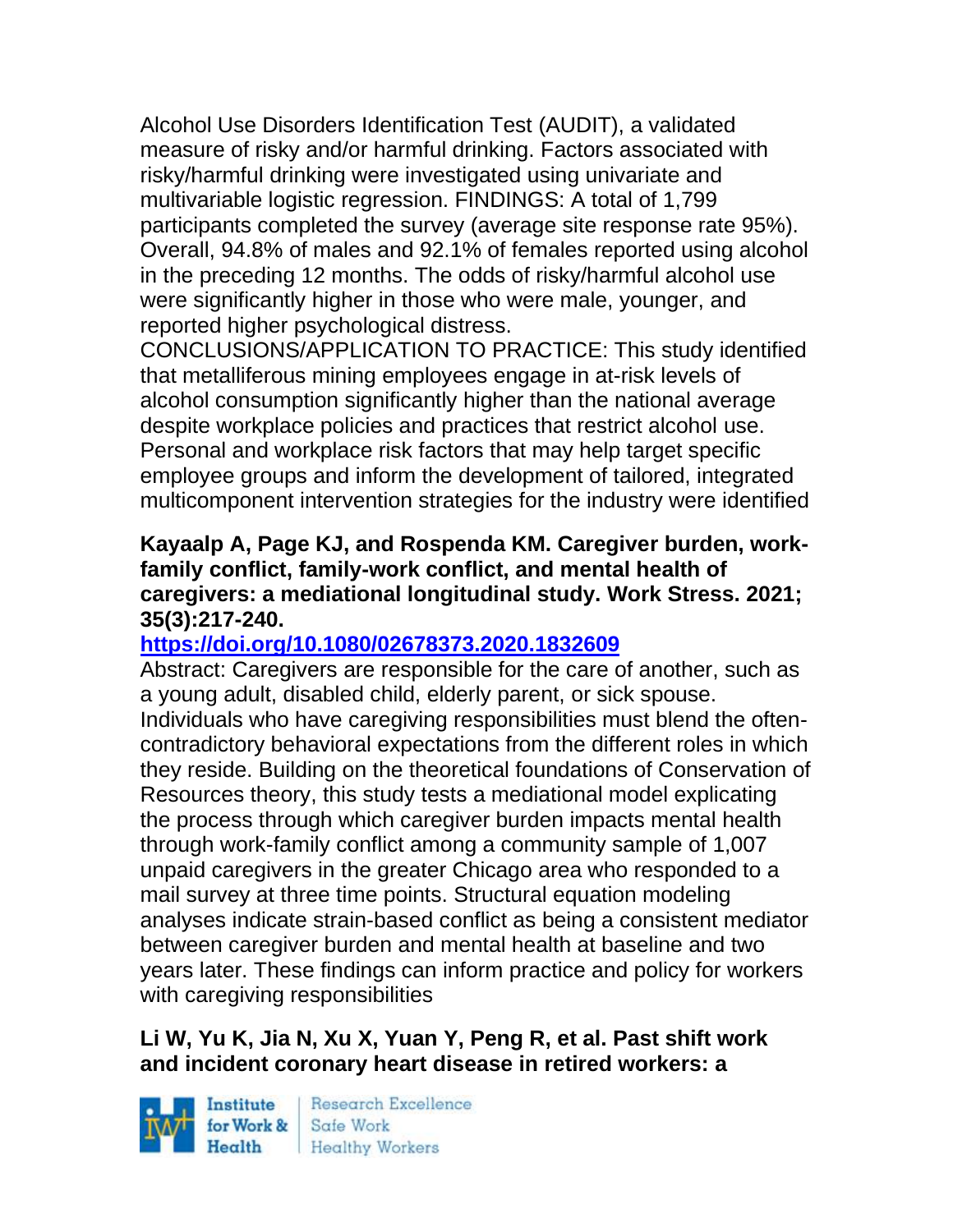### **prospective cohort study. American Journal of Epidemiology. 2021; 190(9):1821-1829.**

# **<https://doi.org/10.1093/aje/kwab074>**

Abstract: Present shift work has been associated with coronary heart disease (CHD) among employed workers, but it remains unclear whether shift work in the past is still associated with CHD in retired workers. We recruited 21,802 retired workers in Shiyan, China in 2008-2010 and 2013, and followed them up for CHD events to December 31, 2018. Retired workers with longer duration of past shift work had higher CHD risks (hazard ratios for those with =5.0, 5.25 to 10.0, 10.5 to 20.0, and >20.0 years of past shift work were 1.05 (95% confidence interval: 0.94, 1.16), 1.08 (0.94, 1.25), 1.23 (1.07, 1.42), and 1.28 (1.08, 1.51)). The association was substantially higher among services or sales workers than among manufacturing or manual labor workers (hazard ratio for every 5-year increase in past shift work, 1.11 (95% confidence interval: 1.05, 1.16) versus 1.02 (0.98, 1.06)). Moreover, the risk was lower among those who were physically active than their inactive counterparts (P for interaction, 0.019). Longer duration of past shift work was associated with higher risk of incident CHD among retired workers, especially those from services or sales sectors. Physical exercise might be beneficial in reducing the excess risk.

#### **Manoli R, Delecroix H, Daveluy W, and Moroni C. Impact of cognitive and behavioural functioning on vocational outcome following traumatic brain injury: a systematic review. Disability and Rehabilitation. 2021; 43(18):2531-2540.**

**<https://doi.org/10.1080/09638288.2019.1706105>** 

Abstract: Purpose: Individuals with traumatic brain injury (TBI) often present injury-related cognitive and behavioural sequelae hindering a successful professional outcome, even many years after injury. The aim of this study was to investigate cognitive and behavioural factors predicting vocational outcome in the post-acute stages (=one year) of TBI. Methods: A systematic review of empirical research about vocational outcome of individuals with TBI was conducted. Studies published in PubMed and PsycINFO from 1 January 1998 to 31 May 2019 were screened. Only studies using the same injury severity criteria (the Glasgow Coma Scale score and/or the duration of posttraumatic amnesia) were selected. Results: We found that (1) self-

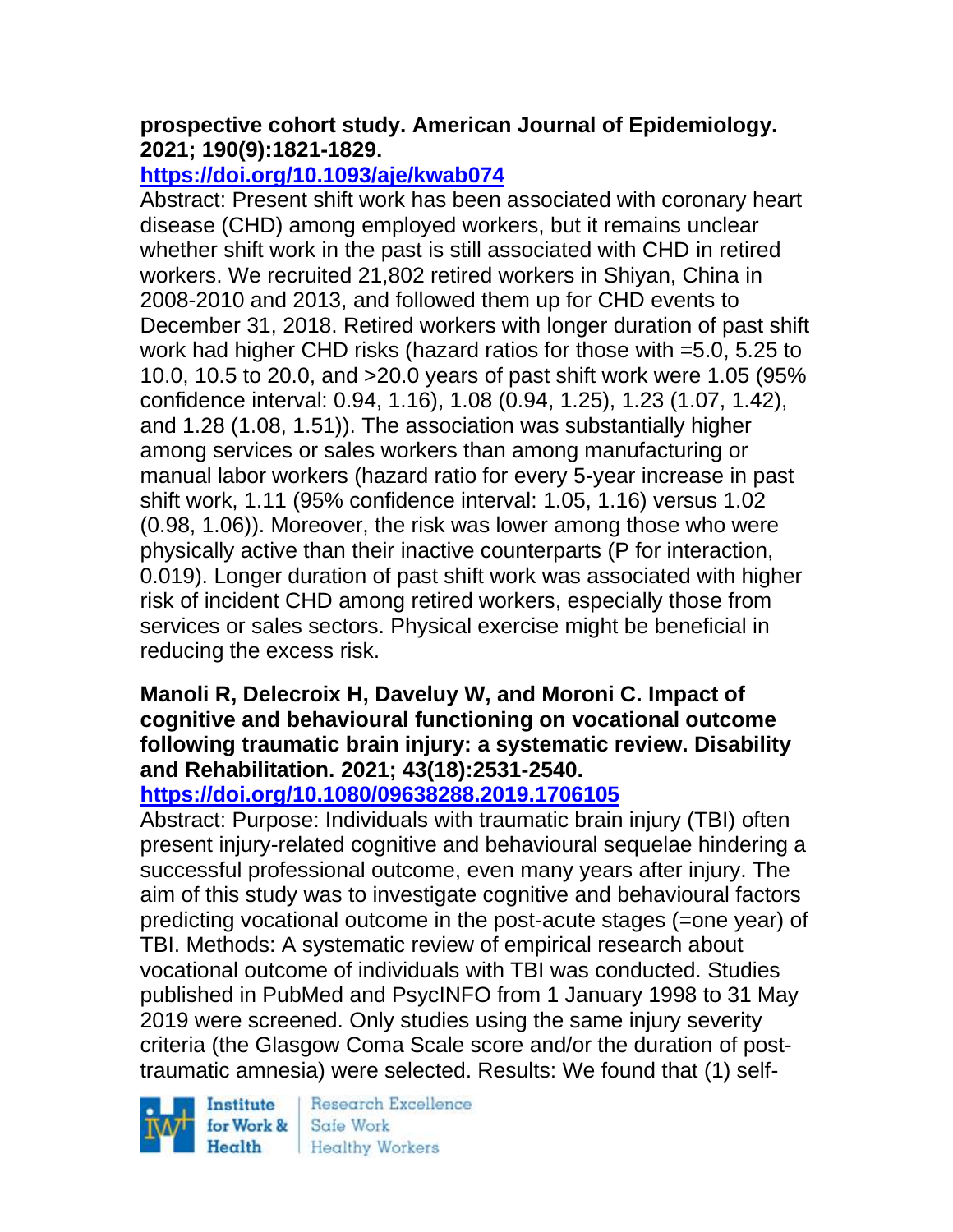reported symptoms, (2) Functional Independence Measure and Mayo-Portland Adaptability Inventory Scores, (3) alcohol abuse and mood disorders, and (4) Differentiated Outcome Scale Cognitive Scores in individuals with TBI were highly predictive of the vocational outcome. Conclusion: This systematic review emphasized the link between cognitive and behavioural functioning and vocational rehabilitation in individuals with TBI. However, scientific literature lacks cognitive and behavioural models predicting vocational outcome of these individuals, including academic or vocational training. Such models would allow clinicians to improve vocational guidance of these individuals. Implications for rehabilitation Cognitive and behavioural assessment is highly important even many years after traumatic brain injury, especially in a social and professional rehabilitation context. Clinicians should integrate objective measures of cognition and behaviour in post-acute phases of traumatic brain injury. Identifying vocational outcome related cognitive and behavioural patterns of functioning would allow clinicians to improve vocational guidance of adults with traumatic brain injury.

#### **van Ooijen R, Koning PW, Boot CR, and Brouwer S. The contribution of employer characteristics to continued employment of employees with residual work capacity: evidence from register data in the Netherlands. Scandinavian Journal of Work, Environment & Health. 2021; 47(6):435-445. <https://doi.org/10.5271/sjweh.3961> [open access]**

Abstract: OBJECTIVES: This study aimed to examine the contribution of employer characteristics to continued employment of employees with residual work capacity. Moreover, we examined whether the contribution of employer characteristics differs across types of employers and employees' types of diseases. METHODS: Register data on disability assessments and employment status of N=84 394 long-term sick-listed employees with residual work capacity were obtained from the Dutch Employee Insurance Agency between 2010 and 2017. The dependent variable was continued employment four months after the assessment. We linked employees to their (former) employer to measure sector, firm size, and workforce composition. The average employment outcome of all employees assessed in the same firm and year served as a proxy measure for the extent of implemented disability-related policies and practices. Using multilevel

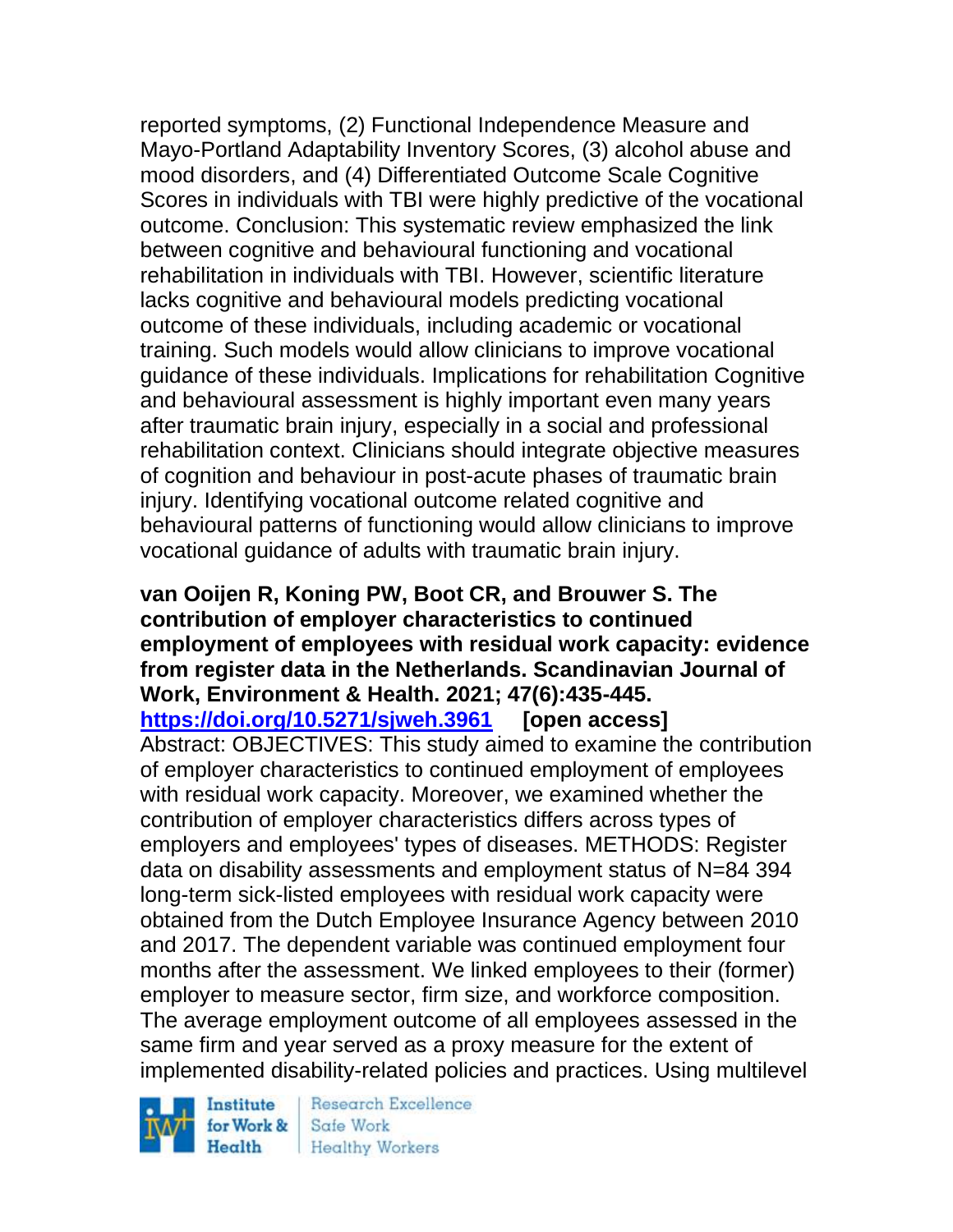multiple regression analysis, we compared the relative contribution of employer characteristics with employees' characteristics. RESULTS: Employer characteristics accounted for 10% of the variability in employment outcomes. In comparison, employees' sociodemographic and disease characteristics accounted for 13% of the variability. The prevalence of continued employment was lowest in smaller firms and construction and low-wage service-orientated sectors. Furthermore, there were sizeable differences in employment outcomes between similar employers in terms of size, sector and workforce-composition, particularly between larger firms and among employees with mental or musculoskeletal disorders compared to other diseases. CONCLUSIONS: This study shows substantial differences between employers in facilitating continued employment of employees with residual work capacity. Encouraging firms to invest more in disability-related policies and practices may result in better employment opportunities for these employees

**Quinn MM, Markkanen PK, Galligan CJ, Sama SR, Lindberg JE, and Edwards MF. Healthy aging requires a healthy home care workforce: the occupational safety and health of home care aides. Current Environmental Health Reports. 2021; 8(3):235-244. <https://doi.org/10.1007/s40572-021-00315-7> [open access]** Abstract: Purpose of review: To identify important home care (HC) aide occupational safety and health (OSH) hazards and examine how addressing these can improve aide health and the delivery of HC services overall. Specifically, this review seeks to answer: Why is HC aide OSH important? What are the most significant OSH challenges? How can improving HC aide OSH also improve the safety and health of their clients? What implications do the findings have for future research? Recent findings: HC is one of the fastest growing US industries. Aides comprise its largest workforce and are increasingly needed to care for the rapidly aging population. There is an aide shortage due in part to instabilities in HC work organization and to serious job-specific hazards, resulting in aides losing work time. Recent social, economic, and technological factors are rapidly changing the nature of HC work, creating OSH hazards similar to those found in nursing homes. At the same time, aides are experiencing social and economic inequities that increase their vulnerability to OSH hazards. These hazards are also a burden on

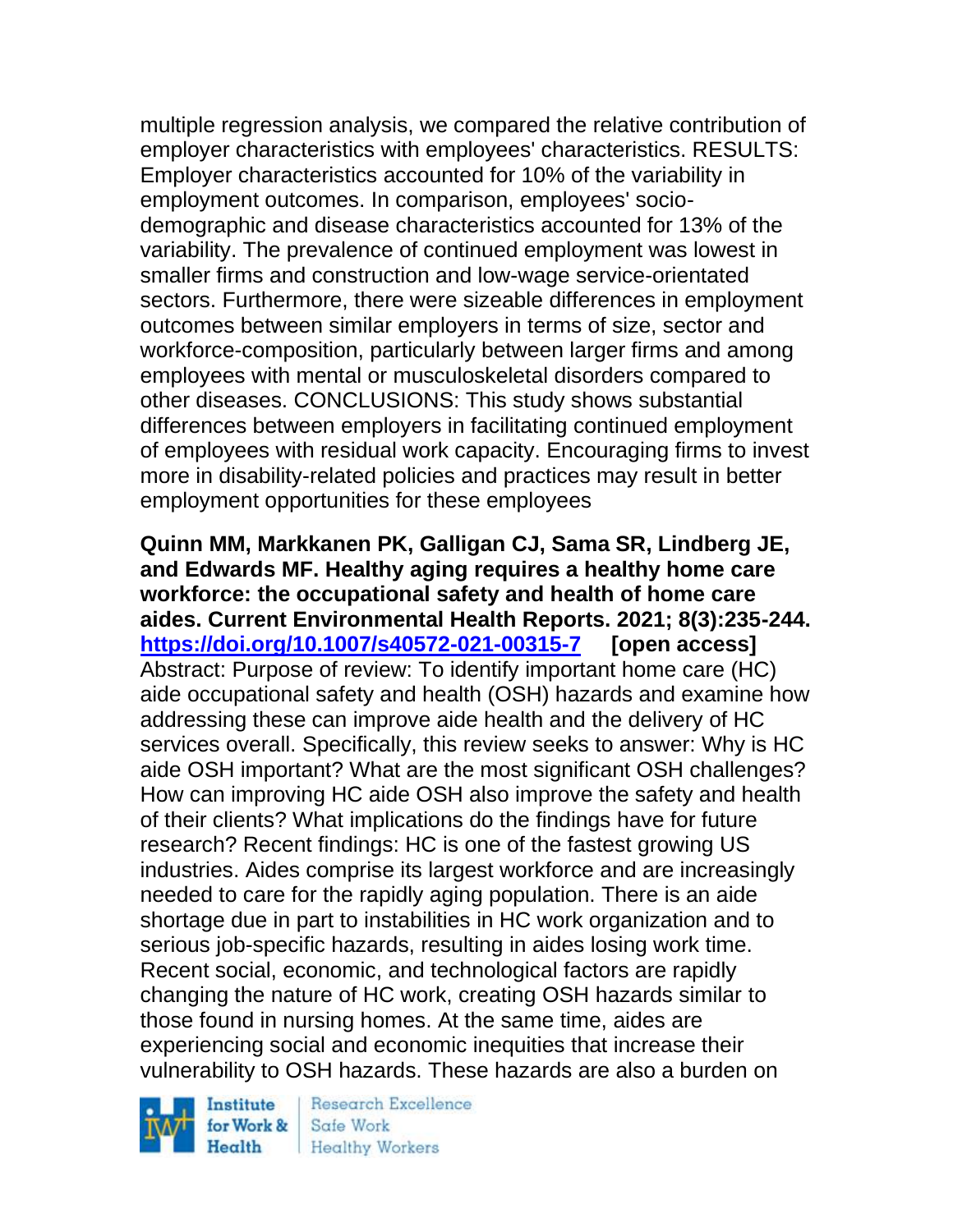employers who are challenged to recruit, retain, and train aides. OSH injuries and illness interrupt the continuity of care delivery to clients. Many OSH hazards also put HC clients and families at risk. A new framework and methodologies are needed to assess aide and client safety together in order to guide future HC research, policies, and practices. Government, industry, and labor commitment is needed to fund and coordinate a comprehensive, multidisciplinary research program.

**Schmidt KG, Holtermann A, Jorgensen MB, Svendsen MJ, and Rasmussen CDN. Developing a practice and evidence-based guideline for occupational health and safety professionals to prevent and handle musculoskeletal pain in workplaces. Applied Ergonomics. 2021; 97:103520.**

**<https://doi.org/10.1016/j.apergo.2021.103520> [open access]** Abstract: Practice guidelines can facilitate the translation of evidencebased knowledge into better occupational health and safety (OHS) prevention. This paper describes the development process, findings and content of a practice and evidence-based guideline for musculoskeletal pain (MSP) to OHS professionals in Denmark. We used a participatory process with involvement of more than 100 OHS professionals in the development of the guideline. The guideline contains three sections: 1) Rapid review of risk factors for MSP (Push/pull, Screen work, Lifting, Awkward postures and Psychosocial factors related to MSP) and single- and multi-stranded interventions targeting MSP. 2) Process recommendations for use of the guideline by a three-phase participatory process 3) Practical recommendations that contain advice and methods for the three-phase participatory process. This paper can promote future guideline development, as it provides specific insight into how OHS professionals can be included in the development of practice and evidence-based guideline through a participatory process

**Wang B and Wang Y. Big data in safety management: an overview. Safety Science. 2021; 143:105414. <https://doi.org/10.1016/j.ssci.2021.105414>** 

**Zangoue M, Safari H, Royce SG, Zangooie A, Rezapour H, Zangouei A, et al. The high level of adherence to personal** 

Institute Health